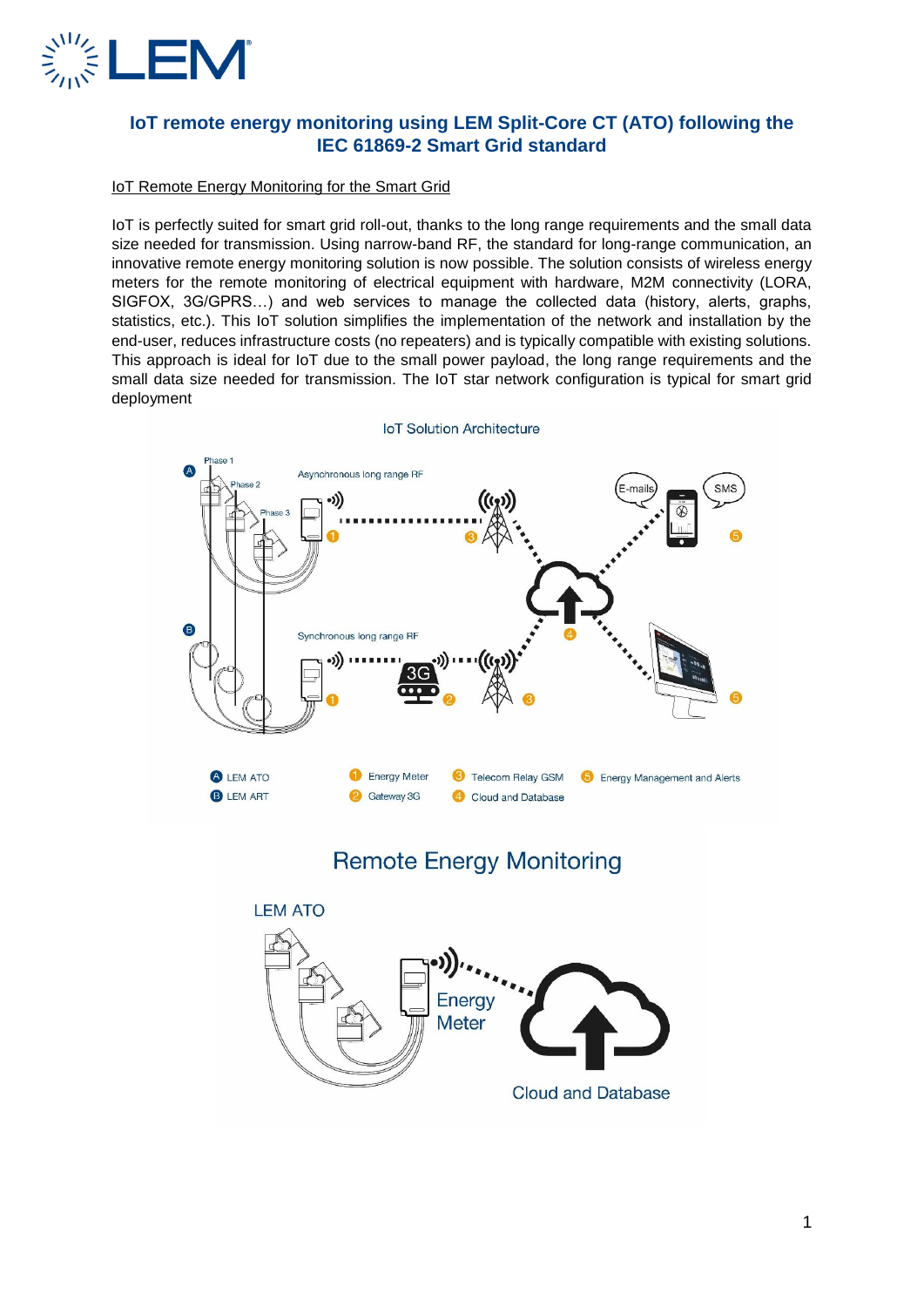

The typical application for energy monitoring is to identify energy consumption balance and overconsumption analysis to pin point the areas to repair. Each wireless energy meter (1), using LEM ATO (A) or LEM ART(B), is connected to the RF long range internet (2) and transmits (3) maintenance data to a secure web server (4). End-users can follow equipment usage remotely (cycles, working time, consumption, etc.) or receive alerts when an anomaly is detected, such as loss of power or power peaks (5). The typical devices that have their energy measured are items with electrical motors, ventilators, pumps and compressors. The advantages of this solution are the simplicity of installation of the LEM ATO or LEM ART, the connection over the internet, the real time measurements and the autonomy of the energy meter. The operating mode is RMS current acquisition of 1s every 10s and sends current consumption statistics every 10 minutes or 15.

The advantages of IoT based Remote Energy Monitoring are:

- No need for deploying a local network infrastructure
- Outdoor and indoor equipment monitoring
- Wide area coverage
- Very low energy consumption resulting in long lasting autonomous energy meters
- Affordable and deployable with LEM ATO or LEM ART sensors

#### LEM ATO following IEC 61869-2

Split-core current transformers are not new, but conventional technologies used in these transformers have presented numerous shortcomings - among these were solutions using either expensive materials or providing poor performance. In this case, inaccuracy refers not to the readings themselves, but to the linearity, the sustainability of a reading over time and the accuracy of the current compared to the voltage (phase shift). The new Smart Grid IEC 61869-2 standard requires both accuracy AND phase shift to be within Class 1.

The LEM split-core current transformer "ATO" with Ferrite dramatically improves the magnetic permeability enabling such transformers to have high accuracy and excellent linearity even at very low current levels following IEC 61869-2. The hardness of the solid material (consider Ferrite as a ceramic) allows very fine machining, providing air gaps down to a few microns that are stable over many years. Laminated materials such as FeSi or FeNi do not allow air gaps smaller than 20 or 30 microns, and these are more sensitive to ageing and temperature changes. Add the small air gaps to the better linearity of the Ferrite at low magnetic excitation (i.e. for low current), and the Ferrite offers a better performance than FeNi-80%, and at a lower cost.

| <b>Name</b>      | <b>LEM ATO</b>                        | <b>LEM ART</b>                |
|------------------|---------------------------------------|-------------------------------|
| <b>Type</b>      | <b>Split-Core Current Transformer</b> | Flexible Rogowski Coil        |
| Range            | 10-125A                               | 10-10000A                     |
| <b>Material</b>  | Ferrite                               | Winding (no magnetic core)    |
| <b>IEC</b> class | Class 1 and 3                         | Class 0.5                     |
| Output           | Inst Ma (1:1000), 225-333mV           | 22.5mV/kA                     |
| <b>Diameter</b>  | $10-16$ mm                            | 35, 70, 125, 175, 200, 300 mm |
| <b>IP class</b>  | IP 30                                 | IP 57                         |